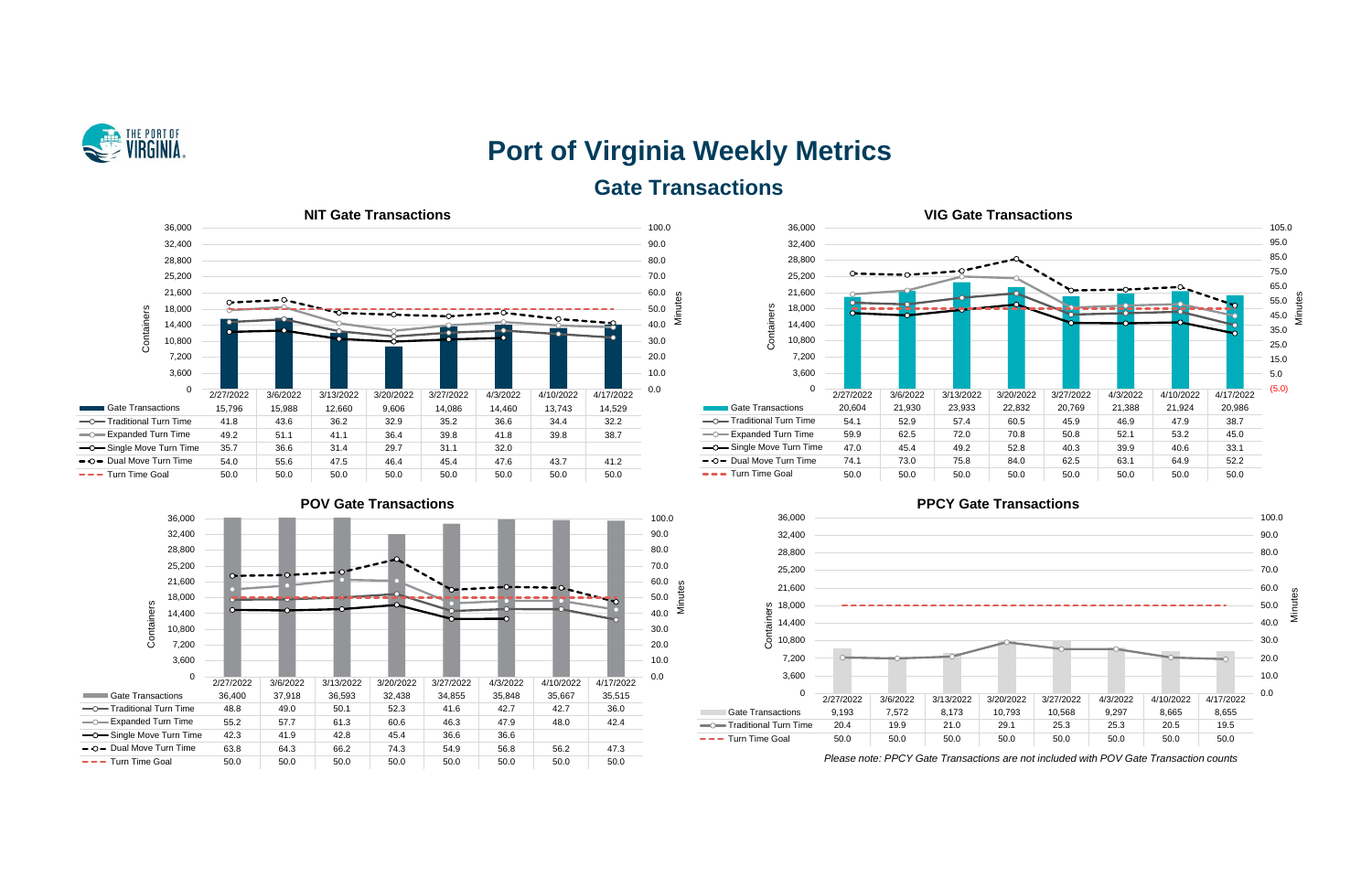

## **Truck Reservation System and Hourly Transactions**







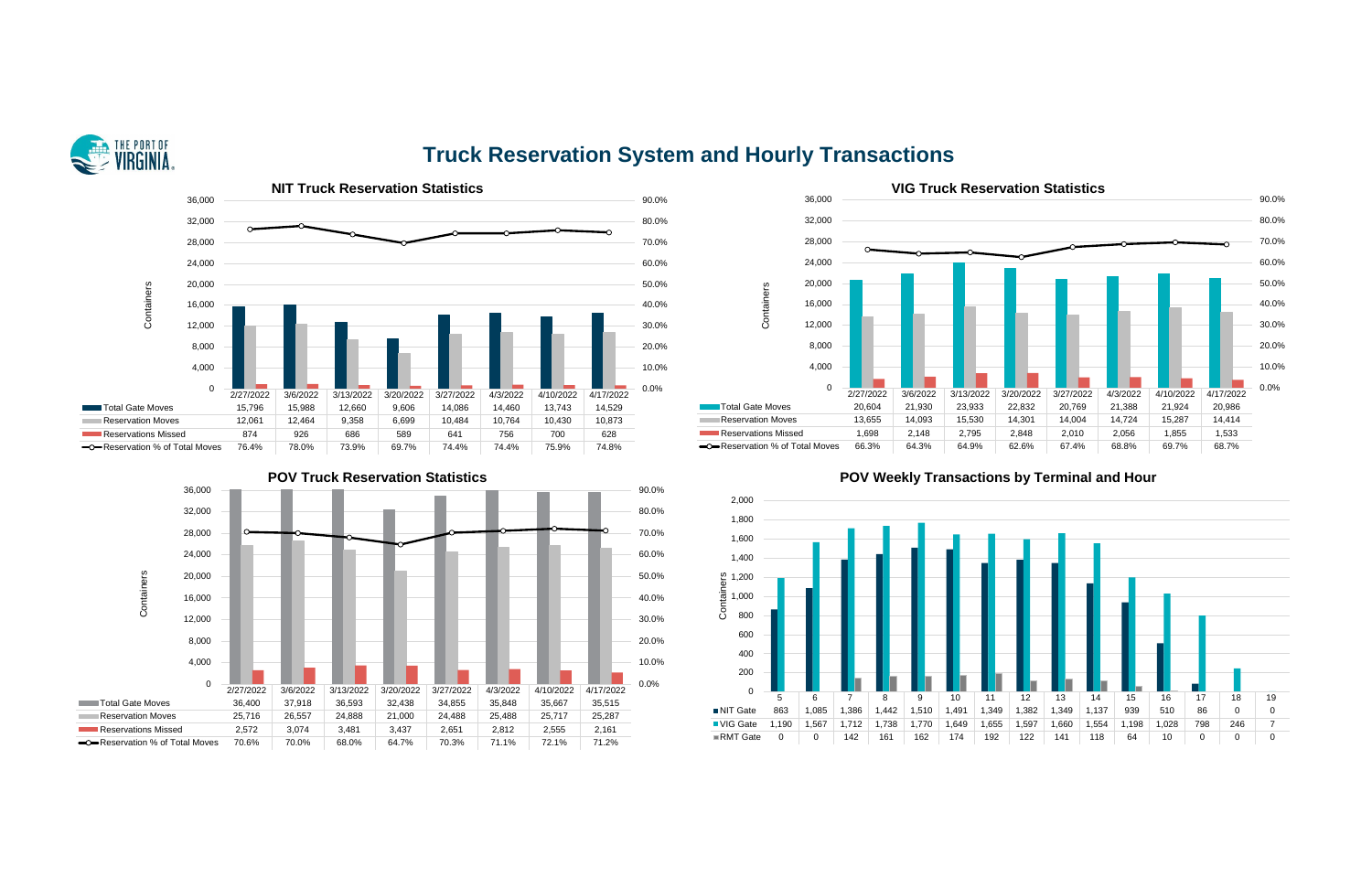

## **Gate Containers and Dwell**